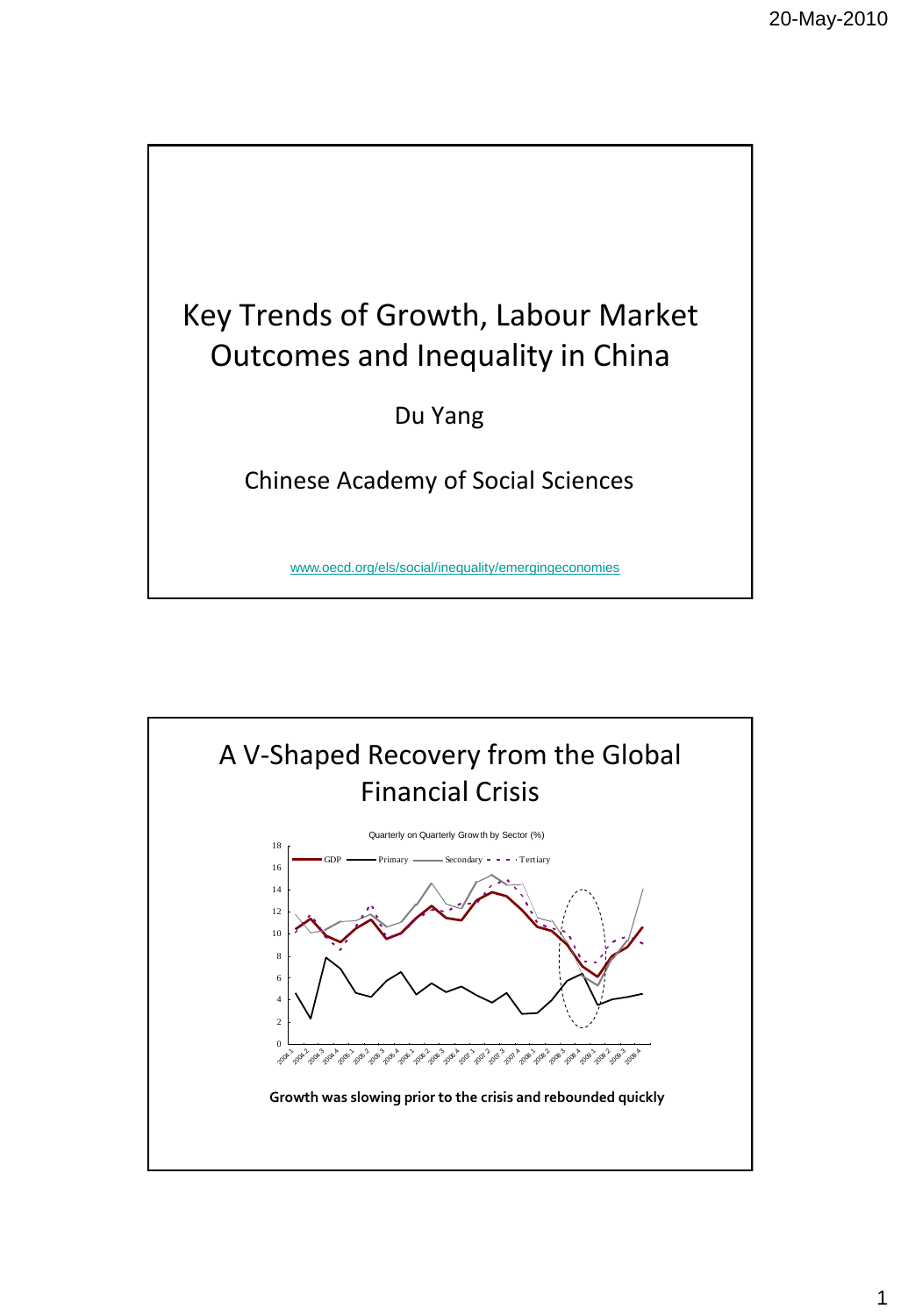

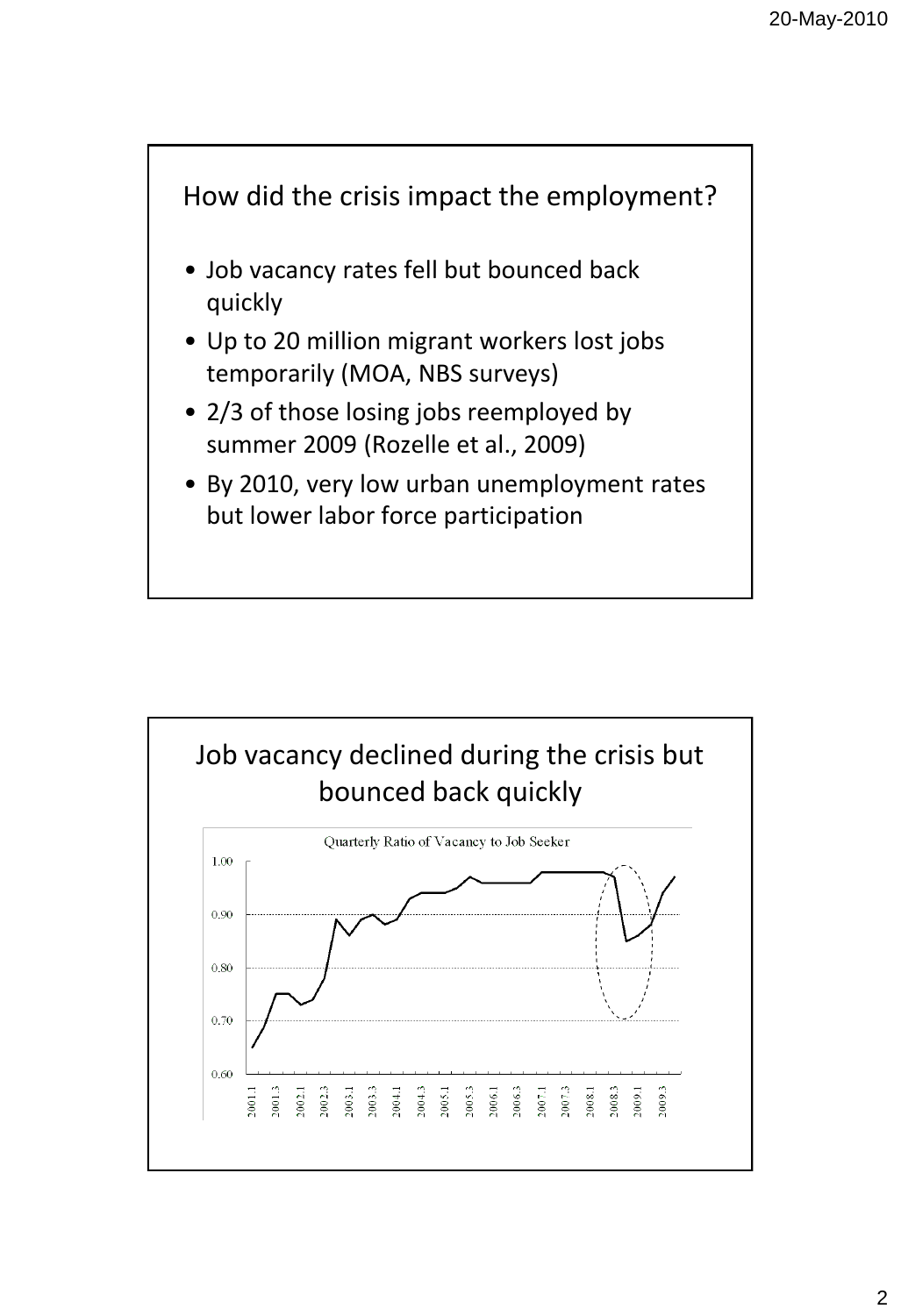## Changes in employment of migrants versus local residents, China firm survey 2009 (% changes from 6 months earlier)

|               |                 | Jun-08 | <b>Dec-08</b> | Jun-09  |
|---------------|-----------------|--------|---------------|---------|
| All firms     | <b>Migrants</b> | 4.76   | $-0.88$       | 5.29    |
|               | Local           | 3.23   | $-0.07$       | 2.09    |
| Non-exporters | <b>Migrants</b> | 5.44   | 1.23          | 5.71    |
|               | Local           | 3.51   | 0.06          | 3.35    |
| Exporters     | <b>Migrants</b> | 4.22   | $-2.74$       | 5.01    |
|               | Local           | 2.80   | $-0.27$       | $-0.01$ |

**All workers affected by the crisis, but migrants more adversely affected than local workers, especially in exporting firms.**